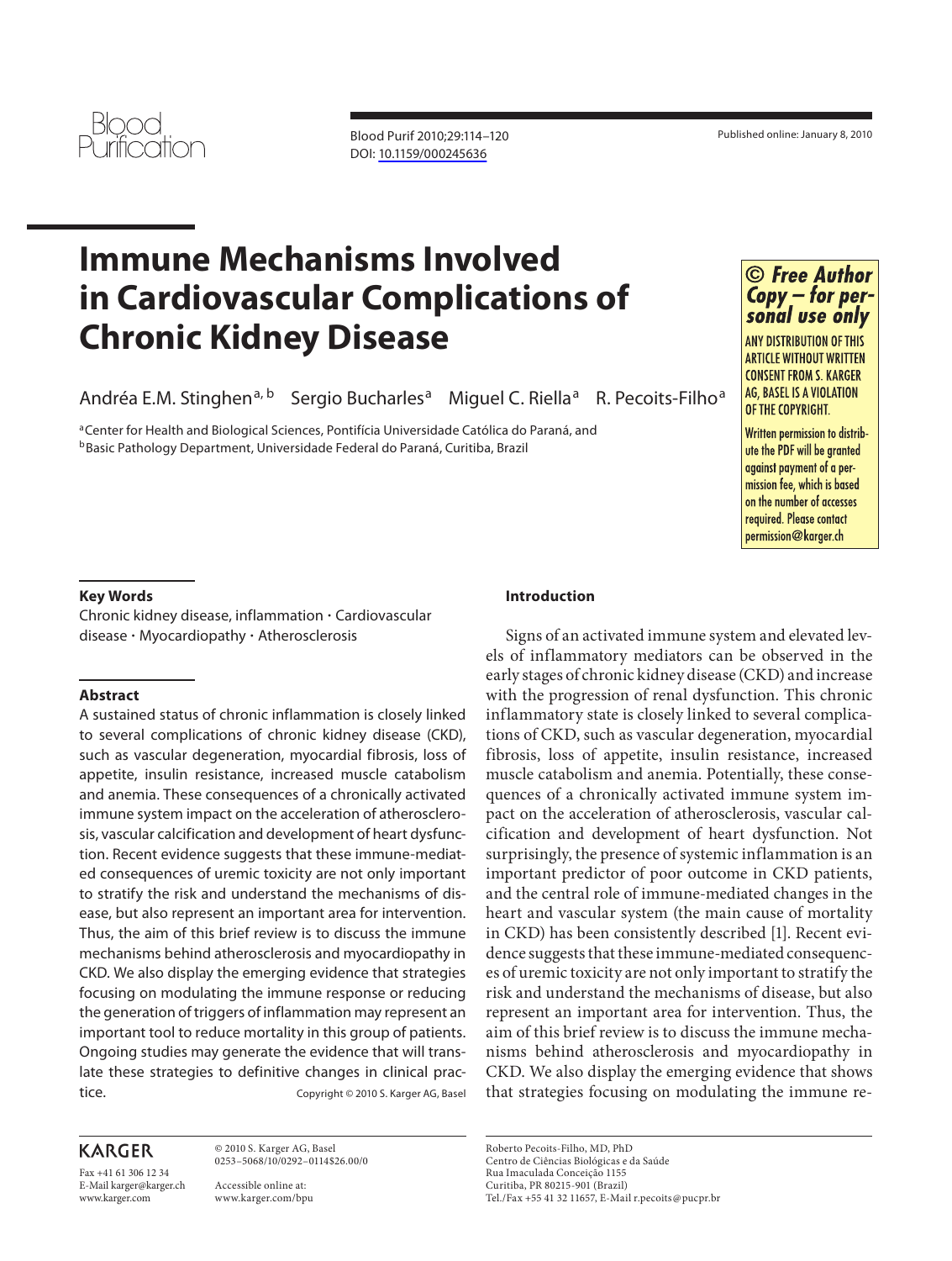sponse or reducing the generation of triggers of inflammation may represent an important tool to reduce mortality in this group of patients.

#### **Immune Mechanisms Involved in the Development of Cardiovascular Disease in CKD**

 The interaction between kidney failure and the cardiovascular system, currently defined as cardiorenal syndrome, appears to be largely mediated by the immune system, which recognizes the uremic state as a continuous aggression to cells and tissues. The uremic toxins consist of heterogeneous substances, including organic compounds and peptides, with proinflammatory effects [2]. Uremic toxin accumulation, which is only partially corrected by dialysis, as well as dialysisrelated factors, such as interactions between blood and dialyzer, endotoxin presence in water, access-related infections, peritoneal dialysis solutions with high glucose concentration, low pH and the presence of glucose degradation products, represent the chronic stimuli to the inflammatory response [3]. In concert these responses to multifactorial stimulation impact on the mechanisms involved in the uremic vascular degeneration and myocardiopathy, which will be reviewed in the following section.

# *Inflammatory Mechanisms Involved in the Vascular Changes in CKD*

 Vascular changes that characterize the atherosclerotic process are initiated and perpetuated by the interaction of immune cells with cells of the vessel wall. Leukocyte interactions with vascular endothelium during inflammation occur through steps involving selectin-mediated leukocyte rolling, mild adhesion mediated by adhesion molecules (vascular adhesion molecule 1 and intercellular adhesion molecule-1) and subsequent firm adhesion mediated by chemokines (particularly the monocyte chemoattractant protein 1) and interleukin-8 [4]. There is increasing evidence generated from experimental and clinical studies that these early stages of atherosclerosis are extremely important [5]. Vascular inflammatory responses, through chemotactic and haptotactic pathways, not only contribute to the growth and expansion of early lesions, but also participate in plaque destabilization, resulting in thrombotic complications associated with significant morbidity and mortality [6]. Interestingly, animal models that combine atherosclerosis-prone mice with renal dysfunction result not only in increased plaque

formation, but show also increased signs of vascular inflammation, oxidative stress and calcification [7].

 The endothelium is a continuous layer of cells that separates blood from the vessel wall, and, as an active and dynamic tissue, it controls many important functions, including maintenance of blood circulation and fluidity as well as regulation of vascular tone, coagulation and inflammatory responses [8]. The constant aggression of the endothelium by uremic toxins leads to modification in the endothelial cell phenotype and to endothelial dysfunction, with secretion of many proinflammatory molecules, such as tumor necrosis factor (TNF)  $\alpha$  and C-reactive protein [9–12] . Endothelial cell dysfunction can be evaluated by measuring indices such as flow-mediated vasodilation and indirectly by measuring circulating markers of endothelial cell dysfunction such as monocyte chemoattractant protein 1, vascular adhesion molecule 1 and intercellular adhesion molecule 1 [13] and markers of processes that are known to interfere with endothelial cell function, e.g. oxidative stress, microinflammation, adipokine abnormalities such as low serum adiponectin levels, vascular calcification and others [14] . Finally, prospective data strongly suggest that endothelial activation and vascular inflammation occur early in the atherosclerotic process and predict cardiovascular events in the general [15] and CKD [16] populations. Anti-inflammatory strategies to reduce vascular inflammation will be reviewed later in this article.

#### *Inflammation and Myocardiopathy*

 Left ventricular hypertrophy (LVH) is the most frequent cardiac alteration in end-stage renal disease (ESRD) patients, documented in 75–80% of patients undergoing dialysis therapy, and is an independent risk factor for survival [17]. The pathogenic factors involved in the generation of LVH in CKD and ESRD patients are diverse and complex, involving afterload-related factors (elevated systolic and diastolic arterial hypertension), preload-related factors (expansion of intravascular volume, anemia) and non-afterload- or preload-related factors [18, 19] . The links between these triggers and myocardial changes are largely mediated by the immune system.

 LVH is characterized not only by an increased myocardial fiber mass, but also by interstitial fibrosis [20], and many abnormalities such as cardiomyocyte hypertrophy, myocardial fibrosis and thickening of intramural arteries and arterioles are constant findings in heart biopsies and necropsy studies in CKD patients with LVH [21]. Processes seemingly unrelated to both afterload or preload, such as activation of the mammalian target of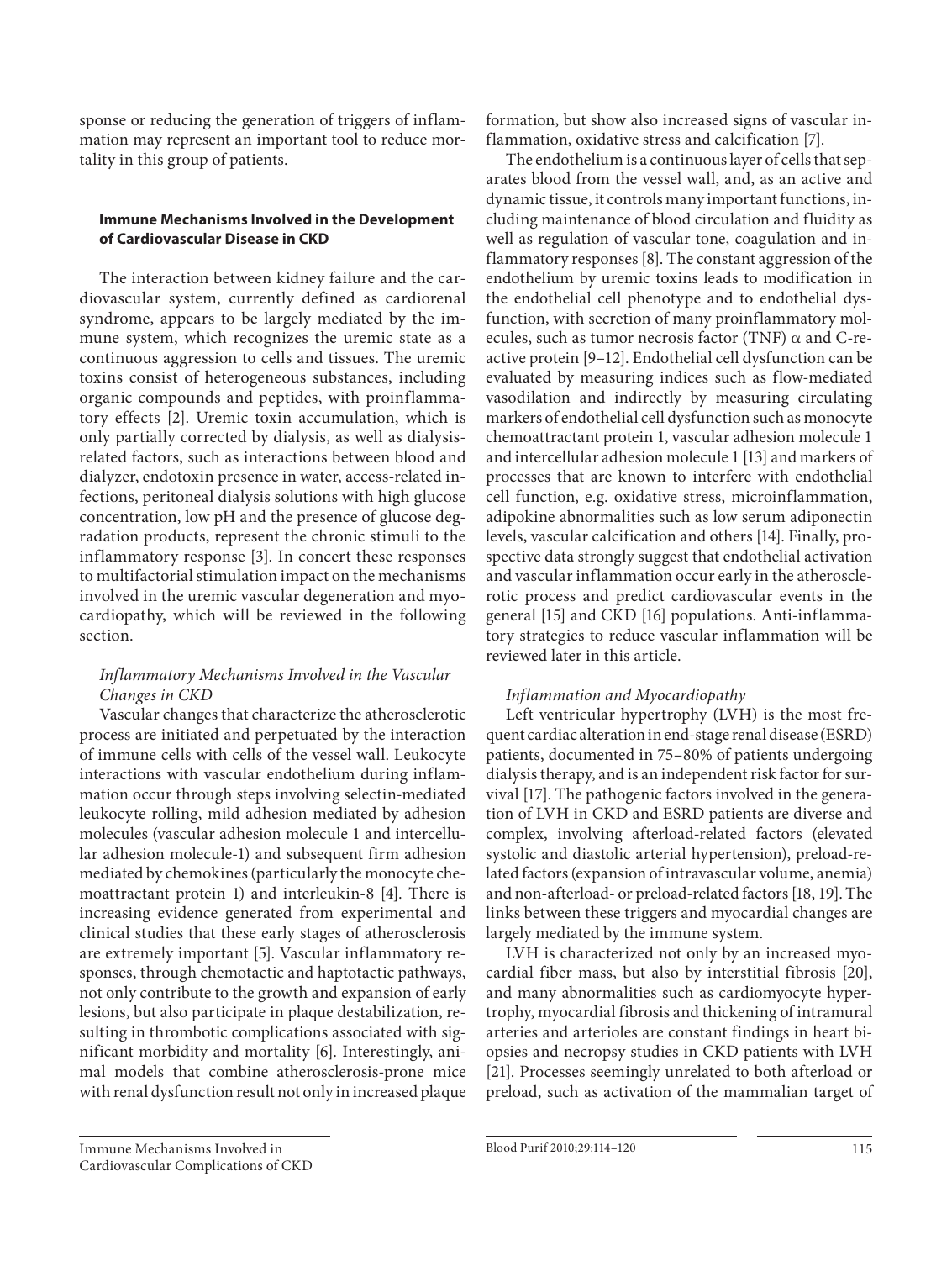rapamycin pathway and those related to the parathyroid hormone-vitamin D-phosphate axis, microinflammation and oxidative stress, are also emerging as important in the production of LVH and cardiac fibrosis in patients with CKD and ESRD [19]. Activation of the intracardiac renin-angiotensin system appears to be critically involved in this pathway, and both angiotensin II and aldosterone can also be involved in myocardial cell hypertrophy and fibrosis independent of afterload [22]. These phenomena can lead to a progressive impairment in contractility and a stiffening of the myocardial wall, leading to systolic and diastolic dysfunction and ultimately to dilated cardiomyopathy and diastolic and/or systolic congestive heart failure [23].

 These nonhemodynamic/volume-related factors represent potential new targets for treatment directed at modifying LVH and its clinical consequences. The cardiovascular system is one of the most important targets of the inflammatory activation, so cardiovascular risk stratification is desirable in the clinical management of CKD patients, and biomarkers such as inflammatory cytokines are increasingly used in these patients.

 Inflammatory cytokines may play an important role in the pathogenesis of myocardial damage in CKD patients, determining a depressant effect on the myocardium and inducing ventricular dysfunction [24] . Circulating levels of TNF- $\alpha$  and interleukin 6 are increased in patients with heart failure and may promote apoptosis [25]. Additionally, TNF- $\alpha$  may induce acute cardiac dysfunction mediated by nitric oxide, and, moreover, the observation that failing hearts express elevated levels of TNF- $\alpha$  suggests that overexpression of this cytokine may be one of several different maladaptive mechanisms responsible for the progressive cardiac decompensation that occurs in advanced heart failure [26]. There is clinical evidence revealing an excess of cytokines such as cardiotrophin 1 and transforming growth factor  $\beta_1$  in CKD. Mechanical overload imposed on the myocardium is the initial stimulation to production of transforming growth factor  $\beta_1$ , which may further increase the response to anemia-related myocardial hypoxia [27] .

 Patients with fluid overload, such as patients with congestive heart failure, present signs of systemic inflammation that reduce when the disease is compensated [28] . This inflammatory state appears to be associated with an altered gut barrier permeability that occurs as a consequence of the edema, allowing the translocation of macromolecules including endotoxins into the circulation, such as lipopolysaccharides [29]. As a consequence of the presence of circulating endotoxins, the immune system may be activated, generating a chronic inflammatory status, potentially working as a drive to cardiovascular disease [30].

 CKD and ESRD patients have a high prevalence of vitamin D deficiency [31] that is characterized by low levels of 25-hydroxyvitamin D and frequently low levels of 1,25-dihydroxyvitamin D, the hormonal form of this vitamin, and there is significant evidence suggesting beneficial cardiovascular effects of vitamin D therapy in uremia [32]. Recent findings from several large observational studies [33] have suggested that the benefits of vitamin D receptor activators may extend beyond the traditional parathyroid hormone-lowering effect and could result in direct cardiovascular and metabolic benefits. Vitamin D may play a role in the inflammatory response, modulating production of cytokines involved in calcification and atheroma formation [34], upregulating anti-inflammatory molecules and, also, modulating the expression of tissue matrix metalloproteinases. Indeed, vitamin D can act as a negative endocrine regulator of renin-angiotensin synthesis [4] and reduces cardiac hypertrophy, all processes that may be directly related to cardiovascular disease in CKD. Additionally, vitamin D seems to play a crucial role in the organization of cardiac tissue, regulating intracellular calcium levels, maturation, differentiation and proliferation of cardiac cells [35] .

# **Inflammation-Focused Targets for Intervention Aiming to Reduce Cardiovascular Mortality in CKD**

 There are two potential therapeutic approaches using inflammation as a target that may result in cardiovascular benefits in CKD patients: pharmacological manipulation of cell response and reduction of source of ligands. There is an increasing number of studies analyzing the potential impact of these strategies, which will be reviewed in the following section.

# *Pharmacological Manipulation of Cell Response*

 Although pharmacological interventions in dialysis patients frequently result in negative findings [36, 37], some randomized and controlled (or not) clinical trials with cardiovascular endpoints reveal interesting aspects in the area of inflammation. First, two classes of the renin-angiotensin system (angiotensin-converting enzyme inhibitor and angiotensin II receptor blockers, antihypertensive agents with proven anti-inflammatory activity) have been tested in clinical trials on a dialysis population [38, 39]. The results of a randomized trial using fo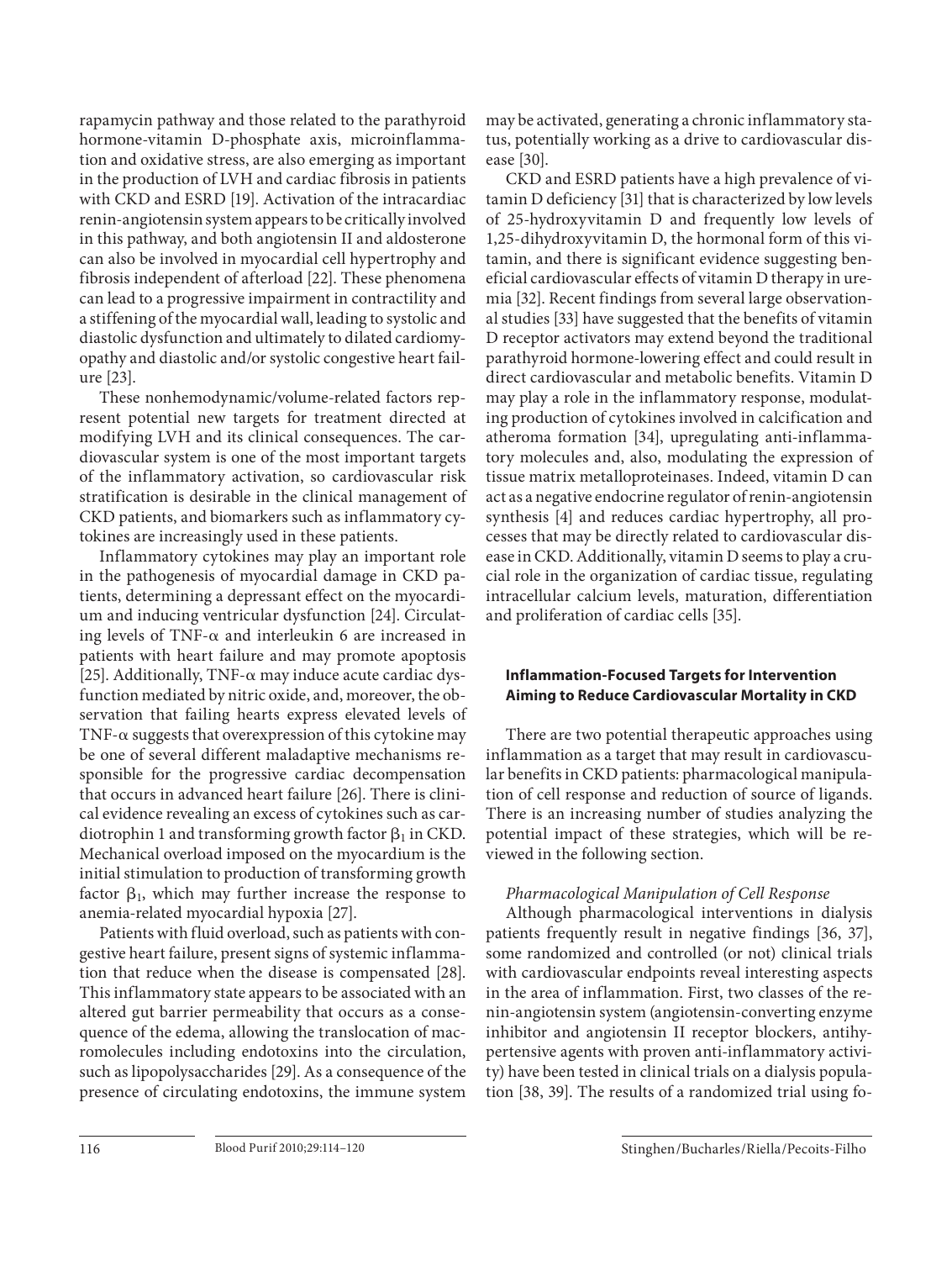sinopril [38] showed a slight benefit for this agent in comparison to placebo. In another randomized trial with a small number of patients [39], candesartan significantly reduced cardiovascular events and mortality in patients on chronic maintenance hemodialysis. More recently, Suzuki et al. [40] verified that treatment with an angiotensin receptor blocker was independently associated with reduced fatal and nonfatal cardiovascular disease events in a hemodialysis population, although the large effect may be a spurious finding because of the small sample size of that trial.

 In observational studies, statin (another drug with anti-inflammatory effects) users had lower mortality than non-statin-using hemodialysis patients [41], results that were not confirmed by randomized controlled trials in ESRD hemodialysis patients [36, 42], even with substantial reductions in low-density lipoprotein. Although the treatment with rosuvastatin had no significant effect on the composite primary endpoint of death from cardiovascular causes, nonfatal myocardial infarction or nonfatal stroke [42], there was a reduction in mean high-sensitivity C-reactive protein, an important inflammatory biomarker in CKD patients. In the AURORA trial [42], it was noticeable that inflammation at the baseline was one of the most important risk factors for mortality when the population was treated as a cohort, which points to the need of trials looking at the effect of statins in a select group of patients with inflammation.

 Renal dysfunction is frequently associated with oxidative stress, which may be an interesting target for therapeutic interventions. In this field, some clinical trials emerged with positive results. One of them investigated the effect of high-dose vitamin E supplementation on cardiovascular disease outcomes in hemodialysis patients with preexisting cardiovascular disease. After a median follow-up of 519 days, the use of vitamin E was associated with reduced cardiovascular disease endpoints and myocardial infarction [43]. Another antioxidant agent, acetylcysteine, a thiol-containing antioxidant, had its effects observed in a randomized controlled trial in hemodialysis patients. Fatal and nonfatal cardiovascular endpoints, as well as mortality were attenuated by acetylcysteine use [44].

The circulating levels of 25-hydroxyvitamin  $D_3$  and 1,25-dihydroxyvitamin  $D_3$  can potentially influence the activity of many tissues and cells that have a vitamin D receptor and have no function in regulating calcium homeostasis and bone health. These include, among others, the cardiomyocytes, active T and B lymphocytes, mononuclear and endothelial cells [45] . As discussed, dialysis patients on different types of activated vitamin D and analogs [33] have a survival advantage, probably related to the systemic activation of vitamin D receptors, acting as a negative endocrine regulator of renin-angiotensin synthesis [4] and inflammation and reducing cardiac hypertrophy [32].

 LVH in CKD and ESRD is frequently related to myocardial fibrosis, by mechanisms that are not directly related to hypertension or fluid overload. A potential and promising target for intervention in this situation is the mammalian target of rapamycin pathway, overexpression of which may be related to myocardial fibrosis in such patients. In experimental models [19], cardiac hypertrophy in uremic mice was reduced by rapamycin use and not by reduction of blood pressure, suggesting that uremic cardiomyopathy is mediated, at least partially, by activation of a pathway that involves the mammalian target of rapamycin pathway.

#### *Reduction of Source of Ligands*

 Immune aspects related to membrane biocompatibility in dialysis patients are frequently the object of clinical research. In hemodialysis patients, the use of high-flux hemodialysis membranes was associated with better survival, specifically in the subgroup of patients with systemic inflammation or malnutrition (seric albumin  $\leq 4.0$ g/dl), and in diabetic patients. In peritoneal dialysis, the bioincompatibility of peritoneal dialysis fluids has been attributed to low pH, lactate, glucose, glucose degradation products and osmolality. In a retrospective observational study in peritoneal dialysis patients [46], the treatment with a novel biocompatible peritoneal dialysis fluid with low glucose degradation product concentration and neutral pH confers a significant survival advantage, even after adjustment for age, gender and diabetes status. The exact mechanisms for such a survival advantage could not be determined, but reduction of inflammation may be an important factor.

 Periodontal disease is associated with cardiovascular disease, may work as an occult source of chronic inflammation and is thought to accelerate systemic atherosclerosis. In a recent clinical study in hemodialysis, patients with moderate-to-severe disease compared to those with mild or no periodontal disease had a significant association with death from cardiovascular causes. Intervention trials to determine if treating periodontitis (and other hidden infections) reduces cardiovascular disease mortality in dialysis patients are desirable.

 Endotoxemia has recently been related to fluid overload and systemic inflammation in CKD nondialysis [30]

Immune Mechanisms Involved in Cardiovascular Complications of CKD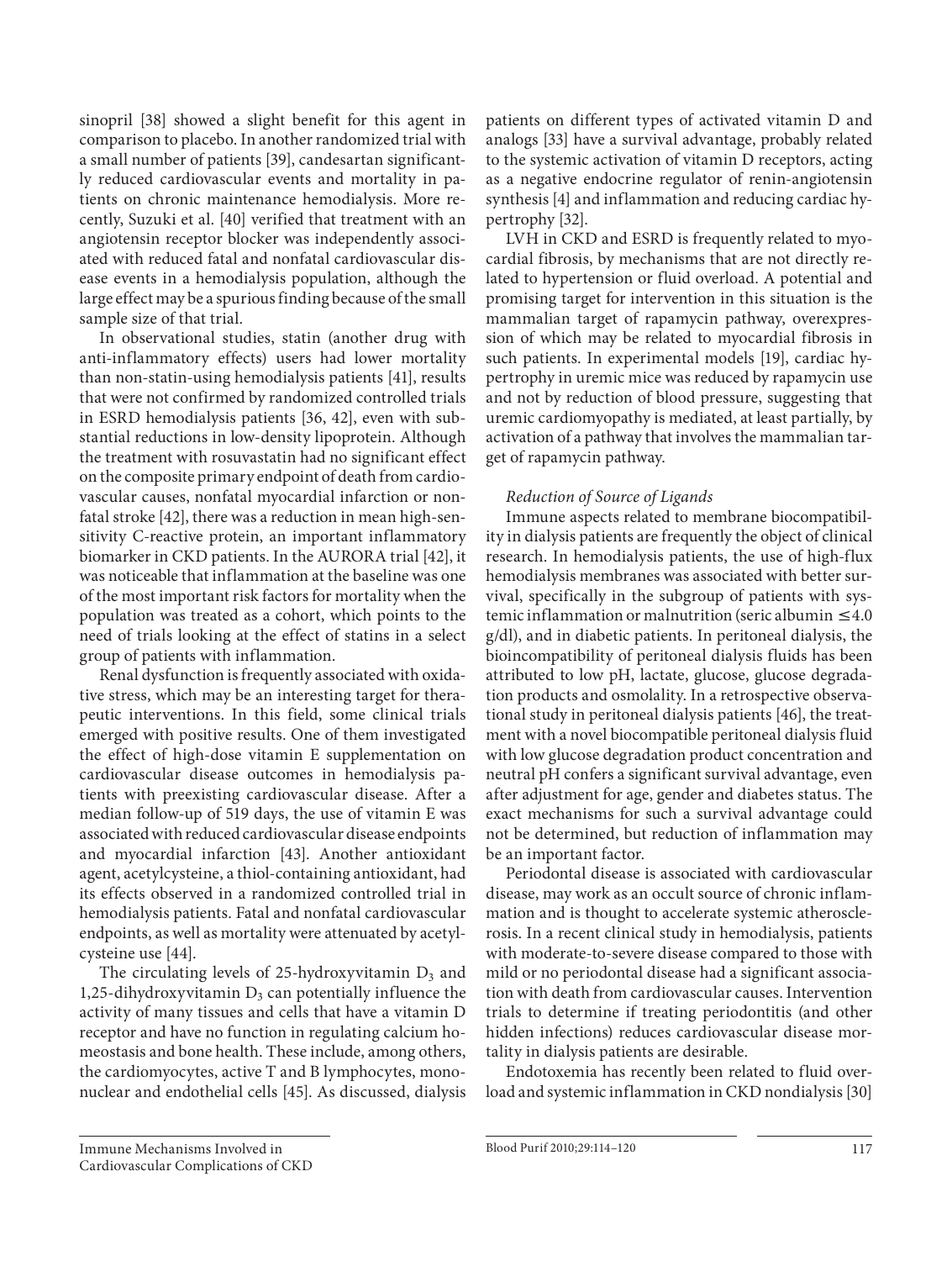

**Fig. 1.** Immune mechanisms involved in the interaction between kidney dysfunction and cardiovascular complications analyzed using different investigation strategies. ApoE = Apolipoprotein E; NAC = N-acetylcysteine; SNPs = single-nucleotide polymorphisms; PPAR = peroxisome proliferator-activated receptor; ACEI = angiotensin-converting enzyme inhibitor.

and in peritoneal dialysis patients [47]. Although the drug had been created to be used as a phosphate binder, recently sevelamer hydrochloride showed a potential endotoxin-binding effect in the intestinal lumen, reducing systemic inflammation in an experimental model [48]. Other potential pleiotropic effects of sevelamer that could have cardiovascular impact include a lipid-lowering action and reduction in C-reactive protein levels [49]. Recently, Stinghen et al.[50] demonstrated in a clinical study that sevelamer treatment leads to a decrease in Creactive protein levels, which was accompanied by a parallel decrease in endotoxemia, suggesting that endotoxemia may contribute to the systemic inflammation in hemodialysis patients, which was partially reduced by the use of sevelamer.

# **Conclusions**

 In summary, there is strong evidence derived from animal models, cellular and molecular studies linking inflammation to cardiovascular alterations in CKD (fig. 1). Also, several inflammation biomarkers are related to disease state, degree of kidney dysfunction and prediction of cardiovascular events and mortality. Emerging evidence is showing that the reduction of mortality in CKD patients can be achieved with anti-inflammatory strategies. Ongoing studies may generate the evidence that will translate these strategies to definitive changes in clinical practice.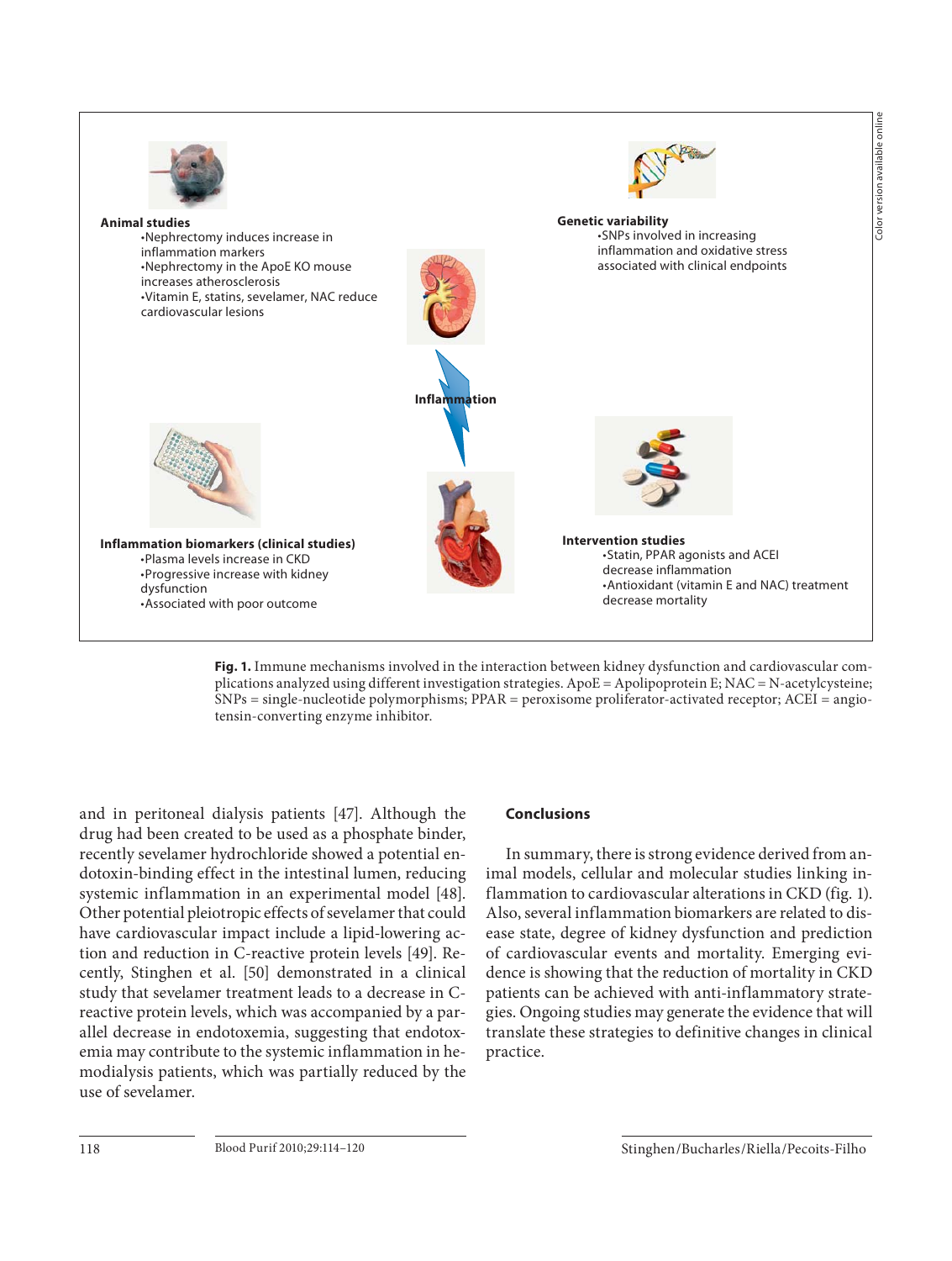#### **References**

- S, Aita C, Yuzawa Y, et al: Characteristics and causes of immune dysfunction related to uremia and dialysis. Perit Dial Int 2008; 28(suppl 3):S183–S187.
- 2 Cohen G, Glorieux G, Thornalley P, Schepers E, Meert N, Jankowski J, et al: Review on uraemic toxins. III. Recommendations for handling uraemic retention solutes in vitro towards a standardized approach for research on uraemia. Nephrol Dial Transplant 2007;22:3381–3390.
- 3 Kato S, Chmielewski M, Honda H, Pecoitsof immune dysfunction in end-stage renal disease. Clin J Am Soc Nephrol 2008;3:1526– 1533.
- as a target for therapeutic intervention. Nat Med 2002;8:1235–1242.
- nary syndromes. Circulation 1995;91:2844– 2850.
- ▶ 6 Libby P, Ridker PM, Maseri A: Inflammation ▶ 20 and atherosclerosis. Circulation 2002;105: 1135–1143.
- 7 Bro S, Moeller F, Andersen CB, Olgaard K, Nielsen LB: Increased expression of adhesion molecules in uremic atherosclerosis in apolipoprotein-E-deficient mice. J Am Soc Nephrol 2004;15:1495–1503.
- 8 Gonzalez MA, Selwyn AP: Endothelial function, inflammation, and prognosis in cardio-8A):99S–106S.
- 9 Segal MS, Baylis C, Johnson RJ: Endothelial health and diversity in the kidney. J Am Soc Nephrol 2006;17:323–324.
- 10 Diaz-Buxo JA, Woods HF: Protecting the endothelium: a new focus for management of chronic kidney disease. Hemodial Int 2006;  $10.42 - 48$
- 11 Bhagat K, Vallance P: Inflammatory cytokines impair endothelium-dependent dilatation in human veins in vivo. Circulation 1997;96:3042–3047.
- 12 Zwaka PT, Hombach V, Torzewski J: C-reactive protein-mediated low density lipoprotein uptake by macrophages. Circulation 2001;103:1194–1202.
- 13 Stinghen AE, Goncalves SM, Martines EG, Nakao LS, Riella MC, Aita CA, et al: Increased plasma and endothelial cell expression of chemokines and adhesion molecules in chronic kidney disease. Nephron Clin Pract 2009;111:c117–c126.
- 14 Stenvinkel P, Carrero JJ, Axelsson J, Lindholm B, Heimburger O, Massy Z: Emerging biomarkers for evaluating cardiovascular  $\geq 27$ risk in the chronic kidney disease patient: how do new pieces fit into the uremic puzzle? Clin J Am Soc Nephrol 2008;3:505–521.
- 1 Hauser AB, Stinghen AE, Kato S, Bucharles 15 Ridker PM, Hennekens CH, Roitman-John- 28 Sato Y, Takatsu Y, Kataoka K, Yamada T, son B, Stampfer MJ, Allen J: Plasma concentrations of soluble intercellular adhesion molecule 1 and risk of future myocardial infarction in apparently healthy men. Lancet 1998;351:88–92.
	- Stenvinkel P, Lindholm B, Heimburger M,  $\triangleright$  29 Heimburger O: Elevated serum levels of soluble adhesion molecules predict death in pre-dialysis patients: association with malnutrition, inflammation, and cardiovascu-15:1624–1630.
	- Filho R, Matsuo S, Yuzawa Y, et al: Aspects 217 Silberberg JS, Barre PE, Prichard SS, Sniderman AD: Impact of left ventricular hypertrophy on survival in end-stage renal disease. Kidney Int 1989;36:286–290.
- 4 Li AC, Glass CK: The macrophage foam cell 18 London GM: Left ventricular alterations and 31 Gonzalez EA, Sachdeva A, Oliver DA, Marend-stage renal disease. Nephrol Dial Transplant 2002;17(suppl 1):29–36.
- 5 Libby P: Molecular bases of the acute coro- 19 Ritz E: Left ventricular hypertrophy in renal disease: beyond preload and afterload. Kidney Int 2009;75:771–773.
	- Gross ML, Ritz E: Hypertrophy and fibrosis in the cardiomyopathy of uremia – beyond coronary heart disease. Semin Dial 2008;21: 308–318.
	- $\geq$  21 Tyralla K, Amann K: Morphology of the  $\geq$  33 heart and arteries in renal failure. Kidney Int Suppl 2003;84:S80–S83.
	- 22 Schunkert H, Hense HW: Molecular genetics of cardiovascular diseases (in German). Dtsch Med Wochenschr 1995;120:533–539.
	- vascular disease. Am J Med 2003;115(suppl 23 Zoccali C, Benedetto FA, Mallamaci F, Tripepi G, Giacone G, Stancanelli B, et al: Left ventricular mass monitoring in the followup of dialysis patients: prognostic value of Kidney Int 2004;65:1492–1498.
		- Sharma S, Elliott PM, Whyte G, Mahon N, Virdee MS, Mist B, et al: Utility of metabolic exercise testing in distinguishing hypertrophic cardiomyopathy from physiologic left ventricular hypertrophy in athletes. J Am Coll Cardiol 2000;36:864–870.
		- 25 Santoro A, Mancini E, Basile C, Amoroso L, 37 Drueke TB, Locatelli F, Clyne N, Eckardt Di Giulio S, Usberti M, et al: Blood volume controlled hemodialysis in hypotensionprone patients: a randomized, multicenter controlled trial. Kidney Int 2002;62:1034– 1045.
		- 26 Torre-Amione G, Kapadia S, Benedict C, Oral H, Young JB, Mann DL: Proinflammatory cytokine levels in patients with depressed left ventricular ejection fraction: a report from the Studies of Left Ventricular Dysfunction (SOLVD). J Am Coll Cardiol 239 1996;27:1201–1206.
		- Lopez D, Rodriguez-Sinovas A, Agullo L, Inserte J, Cabestrero A, Garcia-Dorado D: Acidic reoxygenation protects against endothelial dysfunction in rat aortic rings submitted to simulated ischemia. Am J Physiol Heart Circ Physiol 2008;295:H2409–H2416.
- Taniguchi R, Sasayama S, et al: Serial circulating concentrations of C-reactive protein, interleukin (IL)-4, and IL-6 in patients with acute left heart decompensation. Clin Cardiol 1999;22:811–813.
- 29 Niebauer J, Volk HD, Kemp M, Dominguez M, Schumann RR, Rauchhaus M, et al: Endotoxin and immune activation in chronic heart failure: a prospective cohort study. Lancet 1999;353:1838–1842.
- lar disease. Nephrol Dial Transplant 2000; 30 Goncalves S, Pecoits-Filho R, Perreto S, Barberato SH, Stinghen AE, Lima EG, et al: Associations between renal function, volume status and endotoxaemia in chronic kidney disease patients. Nephrol Dial Transplant 2006;21:2788–2794.
	- tin KJ: Vitamin D insufficiency and deficiency in chronic kidney disease: a single center observational study. Am J Nephrol 2004;24:503–510.
	- 32 Park MS, Lee HB: AGE accumulation in peritoneal membrane and cavity during peritoneal dialysis and its effect on peritoneal structure and function. Perit Dial Int 1999;19(suppl 2):S53–S57.
		- Teng M, Wolf M, Ofsthun MN, Lazarus JM, Hernan MA, Camargo CA Jr, et al: Activated injectable vitamin D and hemodialysis survival: a historical cohort study. J Am Soc Nephrol 2005;16:1115–1125.
	- 34 Panichi V, Tetta C, Rindi P, Palla R, Lonnemann G: Plasma C-reactive protein is linked to backfiltration associated interleukin-6 production. Asaio J 1998;44:M415– M417.
- left ventricular hypertrophy progression. 35 Valdivielso JM, Ayus JC: Role of vitamin D receptor activators on cardiovascular risk. Kidney Int Suppl 2008;111:S44–S49.
	- 36 Wanner C, Krane V, Marz W, Olschewski M, Mann JF, Ruf G, et al: Atorvastatin in patients with type 2 diabetes mellitus undergoing hemodialysis. N Engl J Med 2005;353: 238–248.
	- KU, Macdougall IC, Tsakiris D, et al: Normalization of hemoglobin level in patients with chronic kidney disease and anemia. N Engl J Med 2006;355:2071–2084.
	- 38 Zannad F, Kessler M, Lehert P, Grunfeld JP, Thuilliez C, Leizorovicz A, et al: Prevention of cardiovascular events in end-stage renal disease: results of a randomized trial of fosinopril and implications for future studies. Kidney Int 2006;70:1318–1324.
		- 39 Takahashi A, Takase H, Toriyama T, Sugiura T, Kurita Y, Ueda R, et al: Candesartan, an angiotensin II type-1 receptor blocker, reduces cardiovascular events in patients on chronic haemodialysis – a randomized study. Nephrol Dial Transplant 2006; 21: 2507– 2512.